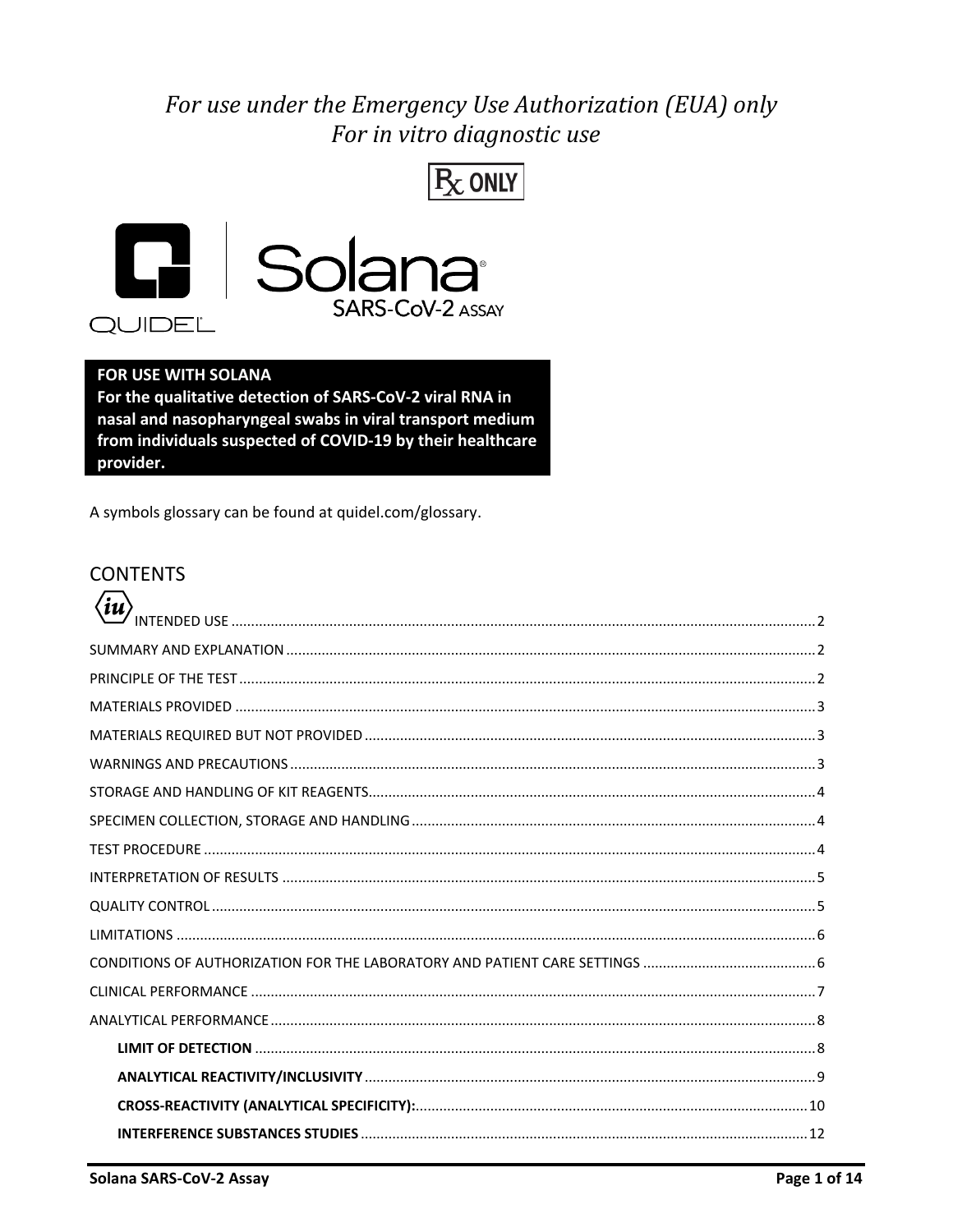# <span id="page-1-0"></span>**NTENDED USE**

The Solana SARS -CoV-2 Assay is an isothermal Reverse Transcriptase - Helicase-Dependent Amplification (RT-HDA) assay intended for the qualitative detection of nucleic acid from SARS-CoV-2 in nasopharyngeal (NP) and nasal (NS) swab specimens from individuals suspected of COVID-19 by their healthcare provider. Testing is limited to laboratories certified under the Clinical Laboratory Improvement Amendments of 1988 (CLIA), 42 U.S.C. §263a, that meet requirements to perform high or moderate complexity tests.

Results are for the identification of SARS-CoV-2 RNA. The SARS-CoV-2 is generally detectable in upper respiratory specimens during the acute phase of infection. Positive results are indicative of the presence of SARS-CoV-2 RNA; clinical correlation with patient history and other diagnostic information is necessary to determine patient infection status. Positive results do not rule out bacterial infection or co-infection with other viruses. The agent detected may not be the definite cause of disease. Laboratories within the United States and its territories are required to report all results to the appropriate public health authorities.

Negative results do not preclude SARS-CoV-2 infection and should not be used as the sole basis for patient management decisions. Negative results must be combined with clinical observations, patient history, and epidemiological information.

The Solana SARS-CoV-2 Assay is intended for use by laboratory personnel who have received specific training on the use of the Solana SARS-CoV-2 Assay and/or the Solana Instrument. The Solana SARS -CoV-2 Assay is only for use under the Food and Drug Administration's Emergency Use Authorization.

## <span id="page-1-1"></span>SUMMARY AND EXPLANATION

SARS-CoV-2, also known as the COVID-19 virus, was first identified in Wuhan, Hubei Province, China December 2019. This virus, as with the novel coronavirus SARS-1 and MERS, is thought to have originated in bats, however the SARS-CoV-2 may have had an intermediary host such as pangolins, pigs or civets.<sup>1</sup> On March 11, the WHO had declared the SARS-CoV-2 as a global pandemic. As of 13 December 2020, the number of new COVID-19 cases and deaths continued to rise with 70 million cumulative cases and 1.6 million deaths globally since the start of the pandemic. The Regions of the Americas and Europe continue to shoulder the burden of the pandemic, accounting for 85% of new cases and 86% of new deaths globally. 1

The median incubation time is estimated to be 5.1 days with symptoms expected to be present within 12 days of infection.<sup>2</sup> The symptoms of COVID-19 are similar to other viral respiratory diseases and include fever, cough and shortness of breath.<sup>3</sup>

The Solana SARS -CoV-2 Assay has been designed to specifically detect SARS-CoV-2 RNA.

## <span id="page-1-2"></span>PRINCIPLE OF THE TEST

The Solana SARS-CoV-2 Assay amplifies and detects viral RNA present in nasopharyngeal or nasal swab specimens collected and placed into viral transport media.

The assay consists of two major steps: (1) specimen preparation, and (2) amplification and detection of target sequences specific to SARS-CoV-2 using isothermal Reverse Transcriptase – Helicase-Dependent Amplification (RT-HDA) in the presence of target-specific fluorescence probes.

A patient nasal or nasopharyngeal swab specimen in viral transport media is transferred to a Process Buffer Tube, mixed, and subjected to heat treatment at 95°C for 5 minutes. The processed sample is then transferred to a Reaction Tube containing lyophilized RT-HDA reagents, dNTPs, primers and probes. Reaction Tube once rehydrated with the processed sample, the Reaction Tube is placed in Solana for amplification and detection of SARS-CoV-2 specific target sequences. A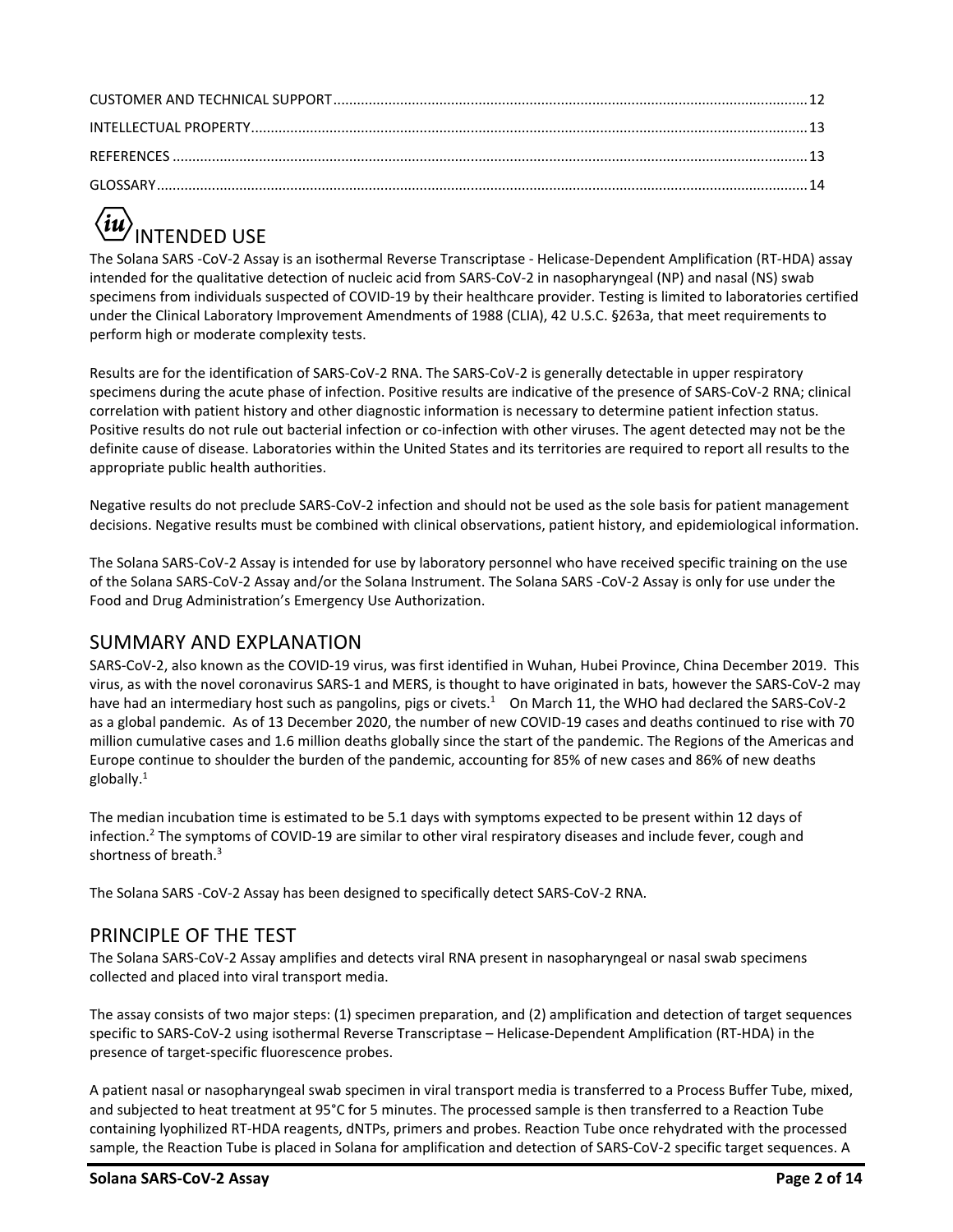competitive process control (PRC) is included in the Reaction Tube to monitor sample processing, inhibitory substances in clinical samples, reagent failure or device failure.

The target and PRC probes are labeled with a quencher on one end and a fluorophore on the other end. Upon annealing to target or PRC amplicons, the fluorescence signal increases due to physical separation of fluorophore from quencher. Solana measures and interprets the fluorescent signal, using on-board method-specific algorithms. Solana then reports the test results to the user on its display screen, and it can print out the results via an integrated printer.

#### <span id="page-2-0"></span>MATERIALS PROVIDED

Cat. #M312 48 Tests per Kit

| Component               | Quantity             | <b>Storage</b>                 |
|-------------------------|----------------------|--------------------------------|
| <b>Process Buffer</b>   | 48 tubes/kit 1.55 mL | $2^{\circ}$ C to $8^{\circ}$ C |
| <b>Reaction Tubes</b>   | 48 tubes/kit         | $2^{\circ}$ C to $8^{\circ}$ C |
| Negative Control        | 1 tube/kit 2.0 mL    | $2^{\circ}$ C to $8^{\circ}$ C |
| <b>Positive Control</b> | 1 tube /kit 1.0 mL   | $2^{\circ}$ C to $8^{\circ}$ C |

#### <span id="page-2-1"></span>MATERIALS REQUIRED BUT NOT PROVIDED

- Sterile DNAse-free filter-blocked positive displacement micropipettor tips
- Micropipettor
- Stopwatch or timer
- Vortex Mixer
- Scissors or a blade
- Workflow tray
- Transfer Rack
- $\blacksquare$  Heat block capable of 95°C  $\pm$  2°C temperature
- Thermometer
- Solana instrument (firmware version 2.0.11 or higher)
- Transport Media (BD/Copan UTM®, CDC Viral Transport Media, Remel M4RT®, Quidel Transport Media (QTM))

## <span id="page-2-2"></span>WARNINGS AND PRECAUTIONS

- For In Vitro Diagnostic Use.
- For use under Emergency Use Authorization only.
- Prescription Use Only.
- This product has not been FDA cleared or approved but has been authorized for emergency use by FDA under an EUA for use by authorized laboratories.
- This product has been authorized only for the detection of nucleic acid from SARS-CoV-2, not for any other viruses or pathogens.
- The emergency use of this product is only authorized for the duration of the declaration that circumstances exist justifying the authorization of emergency use of in vitro diagnostics for detection and/or diagnosis of COVID-19 under Section 564(b)(1) of the Federal Food, Drug and Cosmetic Act, 21 U.S.C. § 360bbb-3(b)(1), unless the declaration is terminated, or authorization is revoked sooner.
- All reagents are for *in vitro* diagnostic use only.
- Refer to the Solana Operator's Manual for further information regarding instrument installation and operation.
- Only use the protocol described in this package insert. Deviations from the protocol may give erroneous results.
- Treat all specimen/samples as potentially infectious. Follow universal precautions when handling samples, this kit and its contents.
- All tubes should be capped tightly prior to vortexing.
- Proper sample collection, storage and transport are essential for correct results.
- Store assay reagents as indicated on their individual labels.
- Reagents are not interchangeable between lots.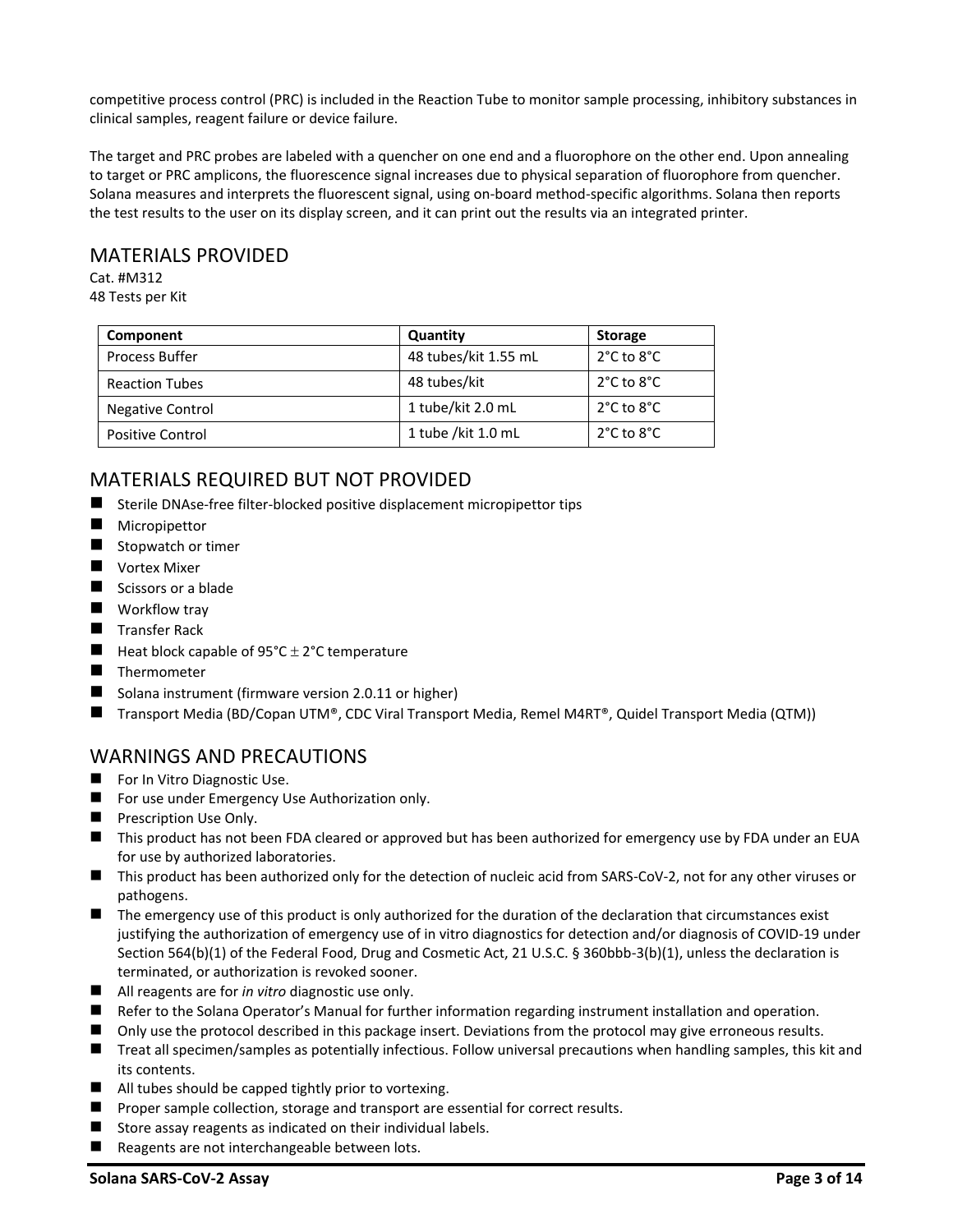- Never pool reagents from different tubes even if they are from the same lot.
- Do not use the reagents after their expiration date.
- Do not interchange caps among reagents as contamination may occur and compromise test results.
- Only open the tubes when adding aliquots into tubes or removing aliquots from tubes. Keep the tubes closed at any other time to avoid contamination.
- For accurate results, pipette carefully using only calibrated equipment. Use of inaccurate volumes may give erroneous results.
- To avoid contamination of the environment with SARS-CoV-2 amplicons, do not open the Reaction Tubes postamplification.
- Avoid microbial and ribonuclease (RNAse) contamination of reagents when removing aliquots from tubes.
- Performing the assay outside of the recommended time ranges can produce invalid results. Assays not completed within specified time ranges should be repeated.
- Additional controls may be tested according to guidelines or requirements of local, state, provincial and/or federal regulations or accrediting organizations.
- Do not pipette by mouth.
- Do not smoke, drink or eat in areas where specimens or kit reagents are being handled.
- Maintenance and decontamination of workspace and equipment should follow and be performed according to established laboratory protocols and schedules. Testing should be performed in an area with adequate ventilation.
- Dispose of containers and unused contents in accordance with Federal, State and Local regulatory requirements.
- Wear suitable protective clothing, gloves, and eye/face protection when handling the contents of this kit.
- Wash hands thoroughly after handling.
- For additional information on hazard symbols, safety, handling and disposal of the components within this kit, please refer to the Safety Data Sheet (SDS) located at quidel.com.

#### <span id="page-3-0"></span>STORAGE AND HANDLING OF KIT REAGENTS

The Assay Kit should be stored at 2°C to 8°C until the expiration date listed on the outer kit box.

#### <span id="page-3-1"></span>SPECIMEN COLLECTION, STORAGE AND HANDLING

Nasal and nasopharyngeal specimens should be collected, transported, stored, and processed according to CLSI M41-A<sup>4</sup>. Specimens collected in BD/Copan UTM, Remel M4RT, or Quidel QTM are stable at room temperature (RT), 2°C to 8°C or – 70°C or below for up to 4 days. Specimens collected in the CDC Viral Transport Medium should be stored at 2-8°C for up to 72 hours after collection or at –70°C or below if a delay in testing or shipping is expected.

## <span id="page-3-2"></span>TEST PROCEDURE

- 1. Turn on Solana by pressing the power button and wait until it completes self-testing. **NOTE:** Do not open the lid during the self-testing.
- 2. Place the required number of Process Buffer Tubes in the Workflow tray. Label the Process Buffer Tubes on the cap and/or side of the tube.

**NOTE**: One (1) Process Buffer Tube is required for each specimen or control to be tested.

- **NOTE**: A maximum of 12 tests can be performed per test run in a single Solana instrument.
- 3. Mix the specimen received in viral transport media by vortexing the tubes for 5 seconds.
- 4. Remove 50 µL of the mixed specimen or External control and add to labeled Process Buffer Tubes and then vortex the Tubes for 5 seconds.
- 5. Heat the Process Buffer Tubes at  $95 \pm 2^{\circ}$ C for 5 minutes and then vortex the Tubes for 5 seconds. **NOTE**: Begin 5-minute lysis procedure after placing tubes in block and waiting until block returns to 95°C. **NOTE**: Allow the heated Process Buffer Tubes to return to Room Temperature prior to addition to the Reaction Tubes Master Mix.

**NOTE**: Samples are stable in process buffer up to 6-days at 2°C to 8°C, –20°C, and –70°C after the heat step.

- 6. Remove the required number of Reaction Tubes from the protective container and close cap immediately after removal.
- 7. Transfer 50 µl of the processed sample to the labeled Reaction Tube, mix the solution by pipetting up and down a minimum of 5 times and close the cap. The solution should be clear, free of solid material. Note: Use a new pipette tip for each processed sample.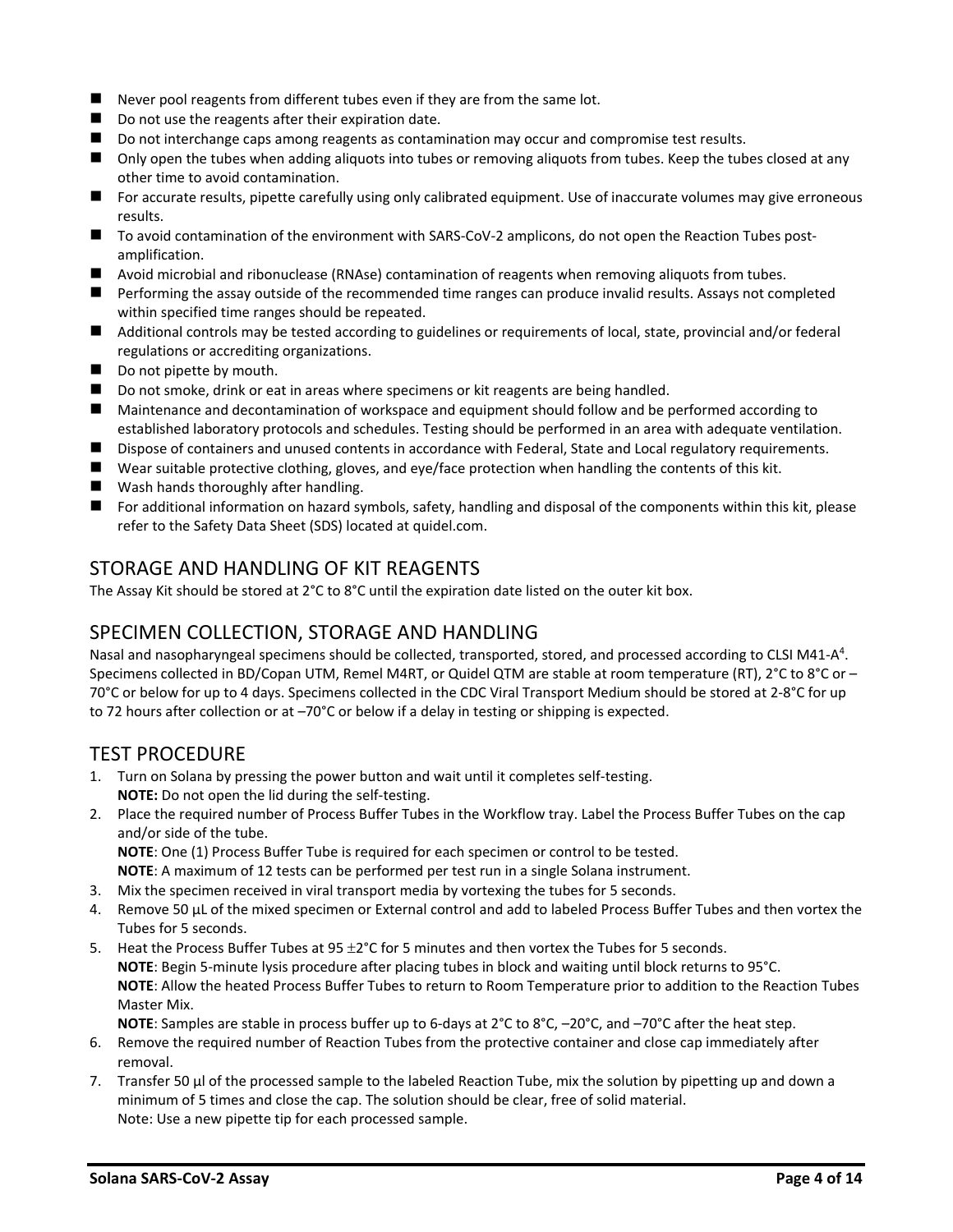Note: Proceed immediately to the next step. Do not allow reconstituted Reaction Tubes to sit for longer than 15 minutes.

8. Using the Solana Transfer Rack to hold Reaction Tubes at eye-level, visually inspect each Reaction Tube to ensure there are no air bubbles present at the bottom of the tube and liquid levels are equivalent. Flick tube lightly to remove any air bubbles observed.

**NOTE**: Only touch Reaction Tubes with gloved hands.

- 9. Open the lid of the Solana instrument and place the Reaction Tubes in Solana via the Transfer Rack. Close the lid. **NOTE**: Be sure that all tubes are in tight contact with heat block.
- 10. Enter User ID, press  $\downarrow$  (ENTER) and enter Password and press  $\downarrow$  (ENTER).
- 11. Select "NEW TEST." If Solana displays a different screen, go to the home screen.
- 12. Select the tube positions to use.
- 13. Scan the assay barcode or manually enter Lot ID/Exp Date, then select "SARS-CoV-2 Assay" from the Select Test dropdown menu and press " $\blacktriangleright$ ."
- 14. Select sample type (patient or QC) from the drop-down menu and enter Sample IDs (optional; see 2<sup>nd</sup> Note in next step).
- 15. Press "Start" to initiate the Solana SARS -CoV-2 Assay. Solana will display the progress and the count-down to assay completion. Test results will be displayed on the screen in approximately 25 minutes. **NOTE**: To avoid laboratory contamination, once the tube has been closed and the amplification reaction started, **DO NOT** open the Reaction Tube. **NOTE**: While the test is running, sample ID can be entered or edited by pressing the pencil icon.

16. After the run is completed the results can be printed by selecting the print button.

**NOTE**: Do not navigate away from this screen before printing results. Once the screen is gone, it cannot be revisited. If this occurs, the results can be viewed individually by going to Home and then selecting Review Results. To determine if sample is positive for SARS-CoV-2, press the tube sample number.

## <span id="page-4-0"></span>INTERPRETATION OF RESULTS

The Solana software automatically determines the specimen results for SARS-CoV-2 virus. A positive result indicates that the viral RNA for the SARS-CoV-2 virus was detected. A negative result indicates that SARS-CoV-2 virus RNA was not detected, and the process control was detected. Solana reports a specimen result as invalid when both SARS-CoV-2 virus was not detected, and the process control was undetected. The process control (PRC) is used to monitor sample processing, to detect HDA inhibitory specimens, and to confirm the integrity of assay reagents and the operation of the Solana instrument.

| <b>Single Sample Results Screen</b>   |                                                                                                                                                       |  |  |  |  |  |  |
|---------------------------------------|-------------------------------------------------------------------------------------------------------------------------------------------------------|--|--|--|--|--|--|
| <b>Assay Result</b><br>Interpretation |                                                                                                                                                       |  |  |  |  |  |  |
| SARS-CoV-2 POSITIVE                   | SARS-CoV-2 RNA detected                                                                                                                               |  |  |  |  |  |  |
| SARS-CoV-2 NEGATIVE                   | No SARS-CoV-2 RNA detected/PRC detected                                                                                                               |  |  |  |  |  |  |
| SARS-CoV-2 INVALID                    | No SARS-CoV-2 RNA and No PRC detected; for invalid test results, re-process<br>another aliquot of the same sample or obtain a new sample and re-test. |  |  |  |  |  |  |

## <span id="page-4-1"></span>QUALITY CONTROL

The Solana SARS-CoV-2 Assay incorporates several controls to monitor assay performance.

- A positive control (such as a positive patient sample) should be processed and tested with each batch of specimens.
- The process control (PRC) consists of single stranded RNA and is used to monitor HDA inhibitory specimens, and to confirm the integrity of assay reagents and the operation of the Solana instrument. The process control is included in the Reaction Tube.
- The external positive control (containing SARS-CoV-2 Synthetic RNA) may be treated as a patient specimen. The control should be sampled and tested as if it were a patient specimen and processed as described above in the Assay Procedure. The external positive control is intended to monitor substantial reagent and instrument failure.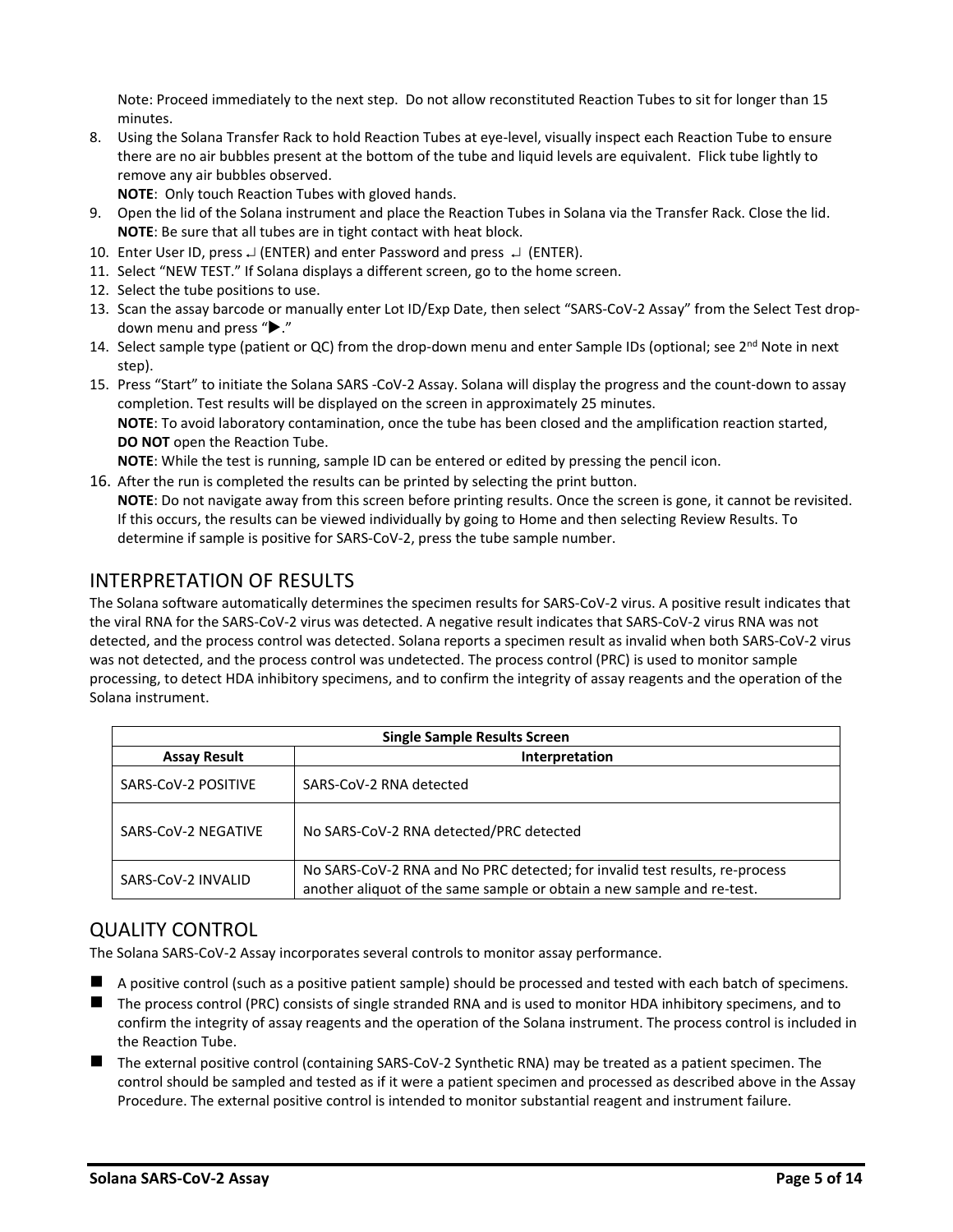■ The external negative control may be treated as a patient specimen. The control should be sampled and tested as if it were a patient specimen and processed as described above in the Assay Procedure. The external negative control is used to detect reagent or environmental contamination (or carry-over) by SARS-CoV-2 RNA or amplicon.

It is recommended that the reactivity of each new lot and each new shipment of the Solana SARS-CoV-2 Assay be verified on receipt and before use. External control tests should be performed thereafter in accordance with appropriate federal, state and local guidelines. The Solana SARS-CoV-2 Assay should not be used in patient testing if the controls do not produce the correct results.

## <span id="page-5-0"></span>**LIMITATIONS**

- Negative results do not preclude infection with SARS-CoV-2 and should not be the sole basis of a patient treatment decision.
- The performance of this test was assessed using nasal and nasopharyngeal swab specimens in viral transport medium.
- Improper collection, storage or transport of specimens may lead to false negative results.
- Inhibitors present in the sample and/or errors in following the assay procedure may lead to false negative results.
- $\blacksquare$  A trained health care professional should interpret assay results in conjunction with the patient's medical history, clinical signs and symptoms, and the results of other diagnostic tests.
- Analyte targets (viral sequences) may persist *in vivo*, independent of virus viability. Detection of analyte target(s) does not imply that the corresponding virus(es) are infectious or that they are the causative agents for clinical symptoms.
- There is a risk of false positive values resulting from cross-contamination by target organisms, their nucleic acids or amplified product, or from non-specific signals in the assay.
- Based on the *in-silico* analysis, SARS-CoV and other SARS-like coronaviruses in the same subgenus (Sarbecovirus) as SARS-CoV-2 may cross-react with the Solana SARS-CoV-2 Assay. SARS-CoV is not known to be currently circulating in the human population, therefore is highly unlikely to be present in patient specimens.
- There is a risk of false negative values due to the presence of sequence variants in the viral targets of the assay.
- The performance of this test was established based on the evaluation of a limited number of clinical specimens. Clinical performance has not been established in all circulating variants but is anticipated to be reflective of the prevalent variants in circulation at the time and location of the clinical evaluation. Performance at the time of testing may vary depending on the variants circulating, including newly emerging strains of SARS-CoV-2 and their prevalence, which change over time.

## <span id="page-5-1"></span>CONDITIONS OF AUTHORIZATION FOR THE LABORATORY AND PATIENT CARE SETTINGS

The Solana SARS-CoV-2 Assay Letter of Authorization, along with the authorized Fact Sheet for Healthcare Providers, the authorized Fact Sheet for Patients, and authorized labeling are available on the FDA website: https://www.fda.gov/medical-devices/coronavirus-disease-2019-covid-19-emergency-use-authorizations-medicaldevices/vitro-diagnostics-euas.

However, to assist clinical laboratories using the Solana SARS -CoV-2 Assay, the relevant Conditions of Authorization are listed below:

- $\blacksquare$  Authorized laboratories<sup>1</sup> using the Solana SARS-CoV-2 Assay will include with test result reports, all authorized Fact Sheets. Under exigent circumstances, other appropriate methods for disseminating these Fact Sheets may be used, which may include mass media.
- Authorized laboratories using the Solana SARS-CoV-2 Assay will use the Solana SARS-CoV-2 Assay as outlined in the "Solana SARS-CoV-2 Assay" Instructions for Use. Deviations from the authorized procedures, including the authorized instruments, authorized clinical specimen types, authorized control materials, authorized other ancillary reagents and authorized materials required to use the Solana SARS-CoV-2 Assay are not permitted.
- Authorized laboratories that receive the Solana SARS-CoV-2 Assay will notify the relevant public health authorities of their intent to run the Solana SARS-CoV-2 Assay prior to initiating testing.
- Authorized laboratories using the Solana SARS-CoV-2 Assay will have a process in place for reporting test results to healthcare providers and relevant public health authorities, as appropriate.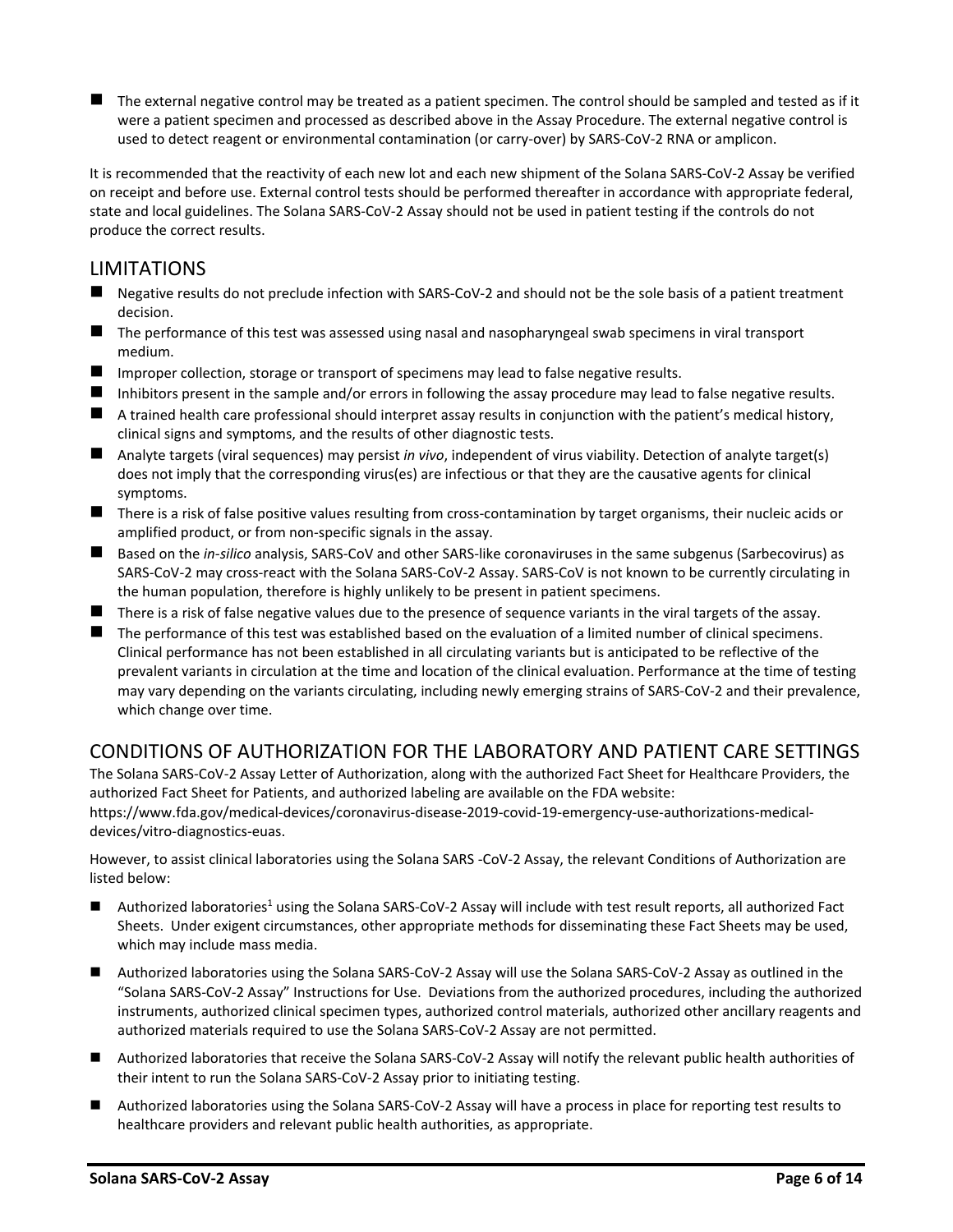- Authorized laboratories will collect information on the performance of the Solana SARS-CoV-2 Assay and report to DMD/OHT7-OIR/OPEQ/CDRH (via email: CDRH-EUA-Reporting@fda.hhs.gov) and Quidel (via email: [QDL.COV2.test.event.report@quidel.com,](mailto:QDL.COV2.test.event.report@quidel.com) or via phone by contacting Quidel Customer Support Services at 800.874.1517 (in the U.S.) or 858.552.1100) any suspected occurrence of false positive or false negative results and significant deviations from the established performance characteristics of the Solana SARS-CoV-2 Assay of which they become aware.
- All operators using the Solana SARS-CoV-2 Assay must be appropriately trained in performing and interpreting the results of the Solana SARS-CoV-2 Assay, use appropriate personal protective equipment when handling this kit, and use your product in accordance with the authorized labeling.
- Quidel Corporation, authorized distributors, and authorized laboratories using the Solana SARS-CoV-2 Assay will ensure that any records associated with this EUA are maintained until otherwise notified by FDA. Such records will be made available to FDA for inspection upon request.

<sup>1</sup> For ease of reference, the letter of authorization refers to "authorized laboratories" as follows: laboratories certified under the Clinical Laboratory Improvement Amendments of 1988 (CLIA), 42 U.S.C. §263a, that meet the requirements to perform high or moderate complexity tests.

## <span id="page-6-0"></span>CLINICAL PERFORMANCE

A study was performed comparing the Solana SARS-CoV-2 Assay to an authorized EUA RT-PCR assay. This study used a frozen version of the MasterMix and was part of the original Emergency Use Authorization. Two hundred forty (240) nasal swab samples and fifty-one (51) nasopharyngeal swabs in viral transport media were tested with both devices according to the respective package inserts. Two hundred four (204) samples were tested with the Solana assay after storage of the viral transport media at -70°C. Eighty-seven (87) were tested with the Solana assay after storage of the viral transport media at 2°C to 8°C.

| Comparison of Solana SARS-CoV-2 Assay and an authorized EUA comparator assay |                  |                  |                   |                         |                          |      |      |                      |                      |  |
|------------------------------------------------------------------------------|------------------|------------------|-------------------|-------------------------|--------------------------|------|------|----------------------|----------------------|--|
| Specimen Type                                                                | Number<br>Tested | True<br>Positive | False<br>Positive | True<br><b>Negative</b> | False<br><b>Negative</b> | PPA% | NPA% | <b>PPA 95%</b><br>CI | <b>NPA 95%</b><br>CI |  |
| Nasal Swabs                                                                  | 240              | 69               | 0                 | 169                     |                          | 97.2 | 100  | $90.3% -$<br>99.2%   | 97.8% -<br>100%      |  |
| Nasopharyngeal<br>Swabs                                                      | 51               | 19               |                   | 31                      | 0                        | 100  | 96.9 | $83.2% -$<br>100%    | $84.3% -$<br>99.5%   |  |
| <b>Combined Swabs</b>                                                        | 291              | 88               |                   | 200                     |                          | 97.8 | 99.5 | $92.3% -$<br>99.4%   | $97.2% -$<br>99.9%   |  |

A bridging validation with frozen clinical samples was performed to compare frozen version of the MasterMix with a lyophilized version of the MasterMix in the Solana SARS-CoV-2 Assay. One-hundred and fifty-seven (157) nasal samples in viral transport media were tested with both versions of the assay. The PPA was 100% (83/83), 95% CI: 95.6% - 100%. The NPA was 100% (74/74), 95% CI: 95.1% - 100%.

In addition, a study was performed comparing the Solana SARS-CoV-2 Assay to a FDA cleared molecular assay. This study used a lyophilized version of the MasterMix and is the currently marketed version of the assay. One hundred fifty-seven (157) nasal swab samples in viral transport media were tested with both devices according to the respective package inserts.

| Comparison of Solana SARS-CoV-2 Assay and FDA cleared molecular comparator assay |                  |                  |                   |                         |                          |      |      |                    |                   |  |  |
|----------------------------------------------------------------------------------|------------------|------------------|-------------------|-------------------------|--------------------------|------|------|--------------------|-------------------|--|--|
| Specimen Type                                                                    | Number<br>Tested | True<br>Positive | False<br>Positive | True<br><b>Negative</b> | False<br><b>Negative</b> | PPA% | NPA% | <b>PPA 95%</b>     | <b>NPA 95%</b>    |  |  |
| Nasal Swabs                                                                      | 157              | 83               | 0                 | 73                      |                          | 98.8 | 100  | $93.6% -$<br>99.8% | $95.0% -$<br>100% |  |  |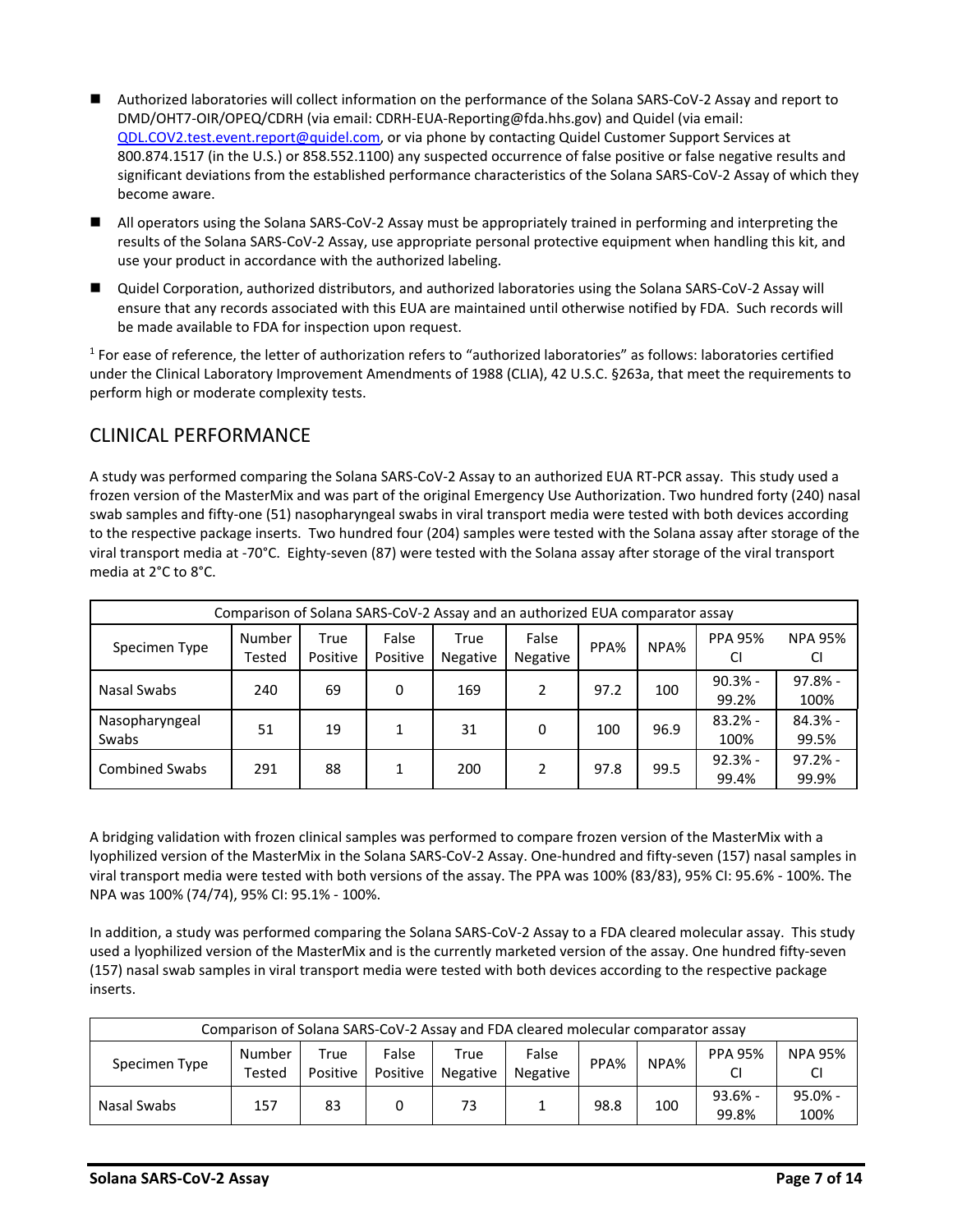#### <span id="page-7-0"></span>ANALYTICAL PERFORMANCE

#### <span id="page-7-1"></span>**LIMIT OF DETECTION**

The Limit of detection (LoD) was established with BEI NR-52287, SARS-Related Coronavirus 2, Isolate USA-WA1/2020, gamma-irradiated in three (3) separate studies using dilutions in negative nasal matrix collected into UTM.

#### **Study 1 – LoD Screen**

Ten-fold dilutions of the gamma-irradiated SARS-CoV-2 were made in negative nasal matrix. Each dilution was tested in triplicate with the Solana SARS-CoV-2 Assay. The last dilution with detectable RNA was used for the Pre-LoD testing.

| <b>Summary of Qualitative Results for LoD Screen</b>                                                |   |   |   |       |              |   |   |   |                |              |
|-----------------------------------------------------------------------------------------------------|---|---|---|-------|--------------|---|---|---|----------------|--------------|
| <b>SARS-CoV-2</b>                                                                                   |   |   |   |       |              |   |   |   |                |              |
| Concentration<br>(cp/mL)                                                                            |   |   |   | Lot 1 |              |   |   |   | Lot 2          |              |
|                                                                                                     | n |   | N | P     | % Positivity | n |   | N | P              | % Positivity |
| 7.65E+07                                                                                            | 3 | 0 | 0 | 3     | 100.0%       | 3 | 0 | 0 | 3              | 100.0%       |
| 7.65E+06                                                                                            | 3 | 0 | 0 | 3     | 100.0%       | 3 | 0 | 0 | 3              | 100.0%       |
| 7.65E+05                                                                                            | 3 | 0 | 0 | 3     | 100.0%       | 3 | 0 | 0 | 3              | 100.0%       |
| 7.65E+04                                                                                            | 3 | 0 | 0 | 3     | 100.0%       | 3 | 0 | 0 | 3              | 100.0%       |
| 7.65E+03                                                                                            | 3 | 0 | 0 | 3     | 100.0%       | 3 | 0 | 0 | 3              | 100.0%       |
| $7.65E + 02$                                                                                        | 3 | 0 | 3 | 0     | $0.0\%$      | 3 | 0 | 1 | $\mathfrak{p}$ | 66.7%        |
| 3<br>3<br>3<br>3<br>7.65E+01<br>0<br>0.0%<br>0.0%<br>0<br>0<br>0                                    |   |   |   |       |              |   |   |   |                |              |
| n: # of replicates tested; I:# of invalid results; N:# of negative results; P:# of positive results |   |   |   |       |              |   |   |   |                |              |

#### **Study 2 – Pre-LoD testing**

Based on the LoD screen data, the following dilutions of the SARS-CoV-2 were made in negative nasal matrix: 10X LoD, 5X LoD, 1X LoD, 0.75X LoD, and 0.5X LoD. Each dilution was tested in triplicate with the Solana SARS-CoV-2 Assay.

| <b>Summary of Qualitative Results for Pre-LoD</b>                                                   |   |               |   |   |        |   |              |       |   |        |  |
|-----------------------------------------------------------------------------------------------------|---|---------------|---|---|--------|---|--------------|-------|---|--------|--|
| SARS-CoV-2                                                                                          |   |               |   |   |        |   |              |       |   |        |  |
| Concentration<br>(cp/mL)                                                                            |   | <b>Lot 01</b> |   |   |        |   |              | Lot 2 |   |        |  |
| N<br>P<br>n                                                                                         |   | % Positivity  | n |   | N      | P | % Positivity |       |   |        |  |
| 7.65E+04                                                                                            | 3 | 0             | 0 | 3 | 100.0% | 3 | $\Omega$     | 0     | 3 | 100.0% |  |
| $3.83E + 04$                                                                                        | 3 | 0             | 0 | 3 | 100.0% | 3 | $\Omega$     | 0     | 3 | 100.0% |  |
| $7.65E + 03$                                                                                        | 3 | 0             | 0 | 3 | 100.0% | 3 | 0            | 0     | 3 | 100.0% |  |
| $5.74E + 03$                                                                                        | 3 | 0             | 0 | 3 | 100.0% | 3 | 0            | 0     | 3 | 100.0% |  |
| $3.83E + 03$<br>2<br>3<br>2<br>33.3%<br>3<br>66.7%<br>0<br>0<br>1<br>1                              |   |               |   |   |        |   |              |       |   |        |  |
| n: # of replicates tested; I:# of invalid results; N:# of negative results; P:# of positive results |   |               |   |   |        |   |              |       |   |        |  |

#### **Study 3 –LoD Confirmation testing**

Based on the Pre-LoD data, the dilution demonstrating ≥95% detection was used in the LoD confirmation study. A concentration of 5.74 x 10<sup>3</sup> was made in negative nasal matrix. This concentration was tested with twenty replicates with the Solana SARS-CoV-2 Assay.

| <b>LoD Confirmation</b>          |                                         |     |  |  |  |  |  |  |
|----------------------------------|-----------------------------------------|-----|--|--|--|--|--|--|
| SARS-CoV-2 Concentration (cp/mL) | # Positive/Triplicate Test   % Positive |     |  |  |  |  |  |  |
| 5.74 x $10^3$                    | 18/20                                   | 90% |  |  |  |  |  |  |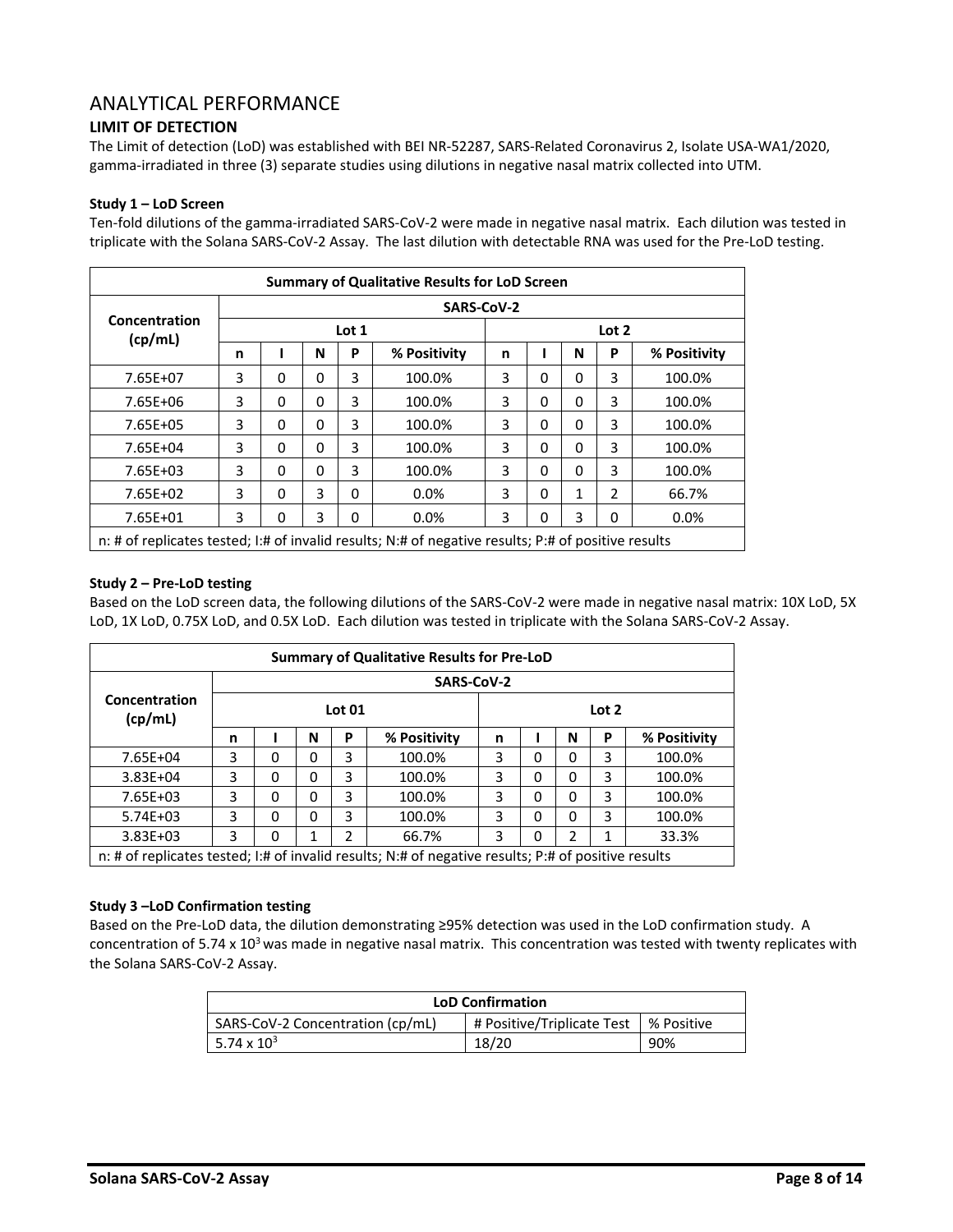Based on this data, two additional concentrations were in negative nasal matrix (7.65 x 10<sup>3</sup> and 3.83 x 10<sup>4</sup>). Each dilution was tested with twenty replicates with the Solana SARS-CoV-2 Assay.

| Summary of Qualitative Results for LoD Confirmation - Lot 2 |            |                |                 |                 |              |  |  |  |  |  |
|-------------------------------------------------------------|------------|----------------|-----------------|-----------------|--------------|--|--|--|--|--|
| Concentration (cp/mL)                                       | SARS-CoV-2 |                |                 |                 |              |  |  |  |  |  |
|                                                             | n          | <b>Invalid</b> | <b>Negative</b> | <b>Positive</b> | % Positivity |  |  |  |  |  |
| $3.83E + 04$                                                | 20         | 0              | 0               | 20              | 100.0%       |  |  |  |  |  |
| 7.65E+03                                                    | 20         | 0              |                 | 18              | 90.0%        |  |  |  |  |  |
| $5.74E + 03$                                                | 20         | 0              |                 | 18              | 90.0%        |  |  |  |  |  |
| n: # of replicates tested                                   |            |                |                 |                 |              |  |  |  |  |  |

The limit of detection (LoD) of the Solana SARS-CoV-2 Assay using limiting dilutions of gamma-irradiated SARS-CoV-2 is  $3.83 \times 10^4$  cp/mL.

The Solana SARS-CoV-2 Assay has previously been evaluated using the FDA SARS-CoV-2 Reference Panel using frozen MasterMix. The evaluation of sensitivity and MERS-CoV cross-reactivity was performed using reference material (T1), blinded samples and a standard protocol provided by the FDA. The study included a range finding study and a confirmatory study for LoD. Blinded sample testing was used to establish specificity and to corroborate the LoD. The study was performed in the Solana instrument. The results are summarized in the Table below.

Table Summary of LoD Confirmation Result Using the FDA SARS-CoV-2 Reference Panel

| <b>Reference Materials Provided by FDA</b> | Specimen Type | <b>Product LoD</b> | Cross-<br>Reactivity |
|--------------------------------------------|---------------|--------------------|----------------------|
| SARS-CoV-2                                 | <b>NPS</b>    | $5.4x104$ NDU/mL   | N/A                  |
| MERS-CoV                                   |               | N/A                | ΝD                   |

NDU/mL: RNA NAAT detectable units/mL N/A: Not Applicable ND: Not Detected

#### <span id="page-8-0"></span>**ANALYTICAL REACTIVITY/INCLUSIVITY**

Specific nucleic acid sequences used in the Solana SARS-CoV-2 Assay target the highly conserved regions of the SARS-CoV-2 virus non-structural Polyprotein (pp1ab).

The inclusivity of the Solana SARS-CoV-2 Assay was established through an *in-silico* analysis of available SARS-CoV-2 sequences. As of March 14, 2022 a total of 13,211,970 SARS-CoV-2 sequences were available from the GISAID and NCBI databases (9,279,826 and 3,932,144, respectively). Of these, 12,771,645 (98%) include the amplicon region (<5 undefined nucleotide bases in any oligonucleotide region). The number of sequences that are 100% and ≥95% conserved to the oligo set are summarized in the Table below.

| <b>Database</b> | <b>Sequences Available</b> | <b>Sequences Including</b><br><b>Amplicon Region</b> | Sequences with 100%<br><b>Homology to Oligo</b><br>Set | Sequences with ≥95%<br><b>Homology to Oligo</b><br>Set |
|-----------------|----------------------------|------------------------------------------------------|--------------------------------------------------------|--------------------------------------------------------|
| <b>GISAID</b>   | 9,279,826                  | 9,060,122                                            | 8,930,440                                              | 9,059,711                                              |
| <b>NCBI</b>     | 3,932,144                  | 3,899,817                                            | 3,841,205                                              | 3,899,738                                              |

Inclusivity of the Solana SARS-CoV-2 Assay with eight (8) published variants [Alpha (B.1.1.7+Q.x), Beta (B.1.351+B.1.351.x), Gamma (P.1+P.1.x), Delta (B.1.617.2+AY.x), Lambda (C.37+C.37.1), Mu (B.1.621+B.1.621.1+BB.2), Omicron (BA.x+BA.1.1), and VUM GH/490R (B.1.640.x)] was established through an *in-silico* analysis of available sequences (1,168,694, 41,945, 121,140, 4,280,840, 9,854, 15,599, 2,414,399, 794**,** respectively). All sequences are 53-100% conserved to the Solana SARS-CoV-2 oligonucleotides. The number of variant sequences that are 100% and ≥95% conserved to the oligo set are summarized in the Table below.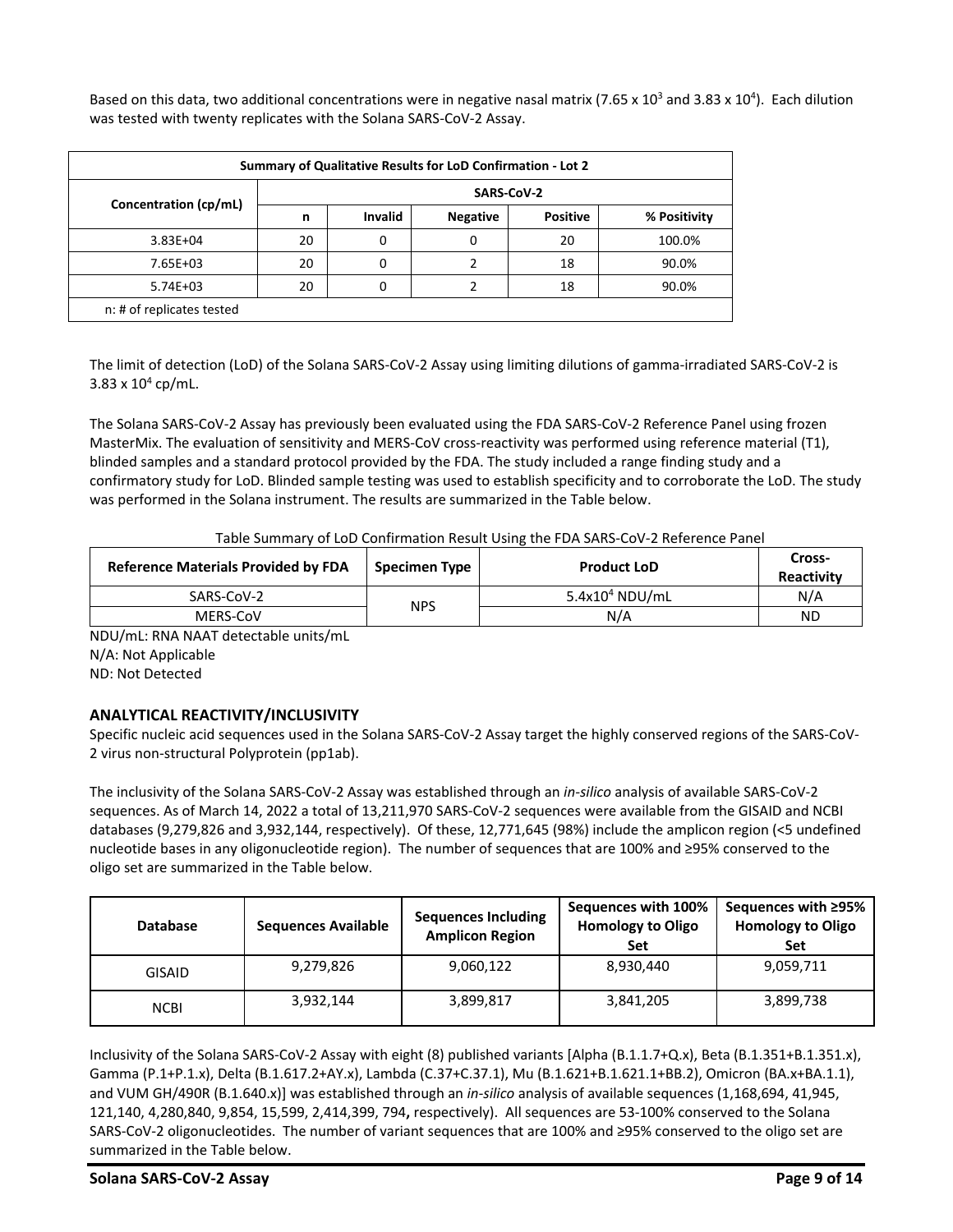| <b>Database</b> | Variant                                | <b>Sequences</b><br><b>Available</b> | <b>Sequences Including</b><br><b>Amplicon Region</b> | Sequences with<br>100%<br>Homology to<br>Oligo Set | Sequences with<br>≥95% Homology<br>to Oligo Set |
|-----------------|----------------------------------------|--------------------------------------|------------------------------------------------------|----------------------------------------------------|-------------------------------------------------|
|                 | Alpha<br>$(B.1.1.7 + Q.x)$             | 1,168,694                            | 1,153,584 (98.71%)                                   | 1,142,665                                          | 1,153,552                                       |
|                 | Beta (B.1.351+B.1.351.x)               | 41,945                               | 41,230 (98.30%)                                      | 41,035                                             | 41,229                                          |
|                 | Gamma<br>$(P.1+P.1.x)$                 | 121,140                              | 119,782 (98.88%)                                     | 118,838                                            | 119,770                                         |
|                 | Delta (B.1.617.2+AY.x)                 | 4,280,840                            | 4,250,102 (99.28%)                                   | 4,199,998                                          | 4,249,982                                       |
| <b>GISAID</b>   | Lambda<br>$(C.37+C.37.1)$              | 9,854                                | 9,779 (99.24%)                                       | 9,687                                              | 9,779                                           |
|                 | Mu (B.1.621+B.1.621.1)                 | 15,599                               | 15,340 (98.34%)                                      | 13,702                                             | 15,338                                          |
|                 | <b>GISAID</b><br>Omicron (BA.x+BA.1.1) | 2,414,399                            | 2,274,620 (94.21%)                                   | 2,245,624                                          | 2,274,481                                       |
|                 | GISAID VUM GH/490R<br>(B.1.640.x)      | 794                                  | 767 (96.60%)                                         | 762                                                | 767                                             |

#### <span id="page-9-0"></span>**CROSS-REACTIVITY (ANALYTICAL SPECIFICITY):**

The Analytical Specificity of the assay was established by both direct testing of organisms in the assay ("wet" testing) and *in-silico* analysis.

The potential microbial interference or cross-reactivity of Solana SARS-CoV-2 Assay was evaluated by testing various microorganisms (13), viruses (16) that may potentially interfere or cross-react based on the reasonable likelihood that they may be present in upper respiratory tract specimens. Each organism and virus was tested in negative nasal clinical matrix at target concentrations in the absence (negative) and presence (positive) SARS-CoV-2. Each condition (negative or positive) was tested with three replicates per substance. The final concentrations of the organisms and viruses are documented in the table below:

| <b>Cross-Reactivity/Microbial Interference Results</b> |                                        |                        |                                                |                                     |                                 |
|--------------------------------------------------------|----------------------------------------|------------------------|------------------------------------------------|-------------------------------------|---------------------------------|
| Virus/Bacteria/Parasite*                               | <b>Strain</b>                          | Source/<br>Sample type | Concentration                                  | <b>Cross-Reactivity</b><br>Results* | <b>Interference</b><br>Results* |
| Adenovirus                                             | Type 1                                 | Isolate                | $1 \times 10^{7.53}$ U/mL                      | No Cross-Reactivity                 | No Interference                 |
| Coronavirus                                            | 229e                                   | Isolate                | 1 x 10 <sup>6.10</sup> U/mL                    | No Cross-Reactivity                 | No Interference                 |
| Coronavirus                                            | OC43                                   | Isolate                | $9.55 \times 10^{6}$<br>TCID <sub>50</sub> /mL | No Cross-Reactivity                 | No Interference                 |
| Coronavirus                                            | <b>NL63</b>                            | Isolate                | 5 x $10^{4.67}$ U/mL                           | No Cross-Reactivity                 | No Interference                 |
| MERS-CoV (heat-inactivated)                            | Florida/USA-<br>2 Saudi<br>Arabia 2014 | Isolate                | $1.17 \times 10^{6}$<br>TCID <sub>50</sub> /mL | No Cross-Reactivity                 | No Interference                 |
| Mycoplasma pneumoniae                                  | M129                                   | Isolate                | $3 \times 10^7$ CCU/mL                         | No Cross-Reactivity                 | No Interference                 |
| Streptococcus pyogenes                                 | Z018                                   | Isolate                | 3.8 x $10^9$ cfu/mL                            | No Cross-Reactivity                 | No Interference                 |
| Influenza A H3N2                                       | Brisbane/10/07                         | Isolate                | $1 \times 10^{5.07}$ U/mL                      | No Cross-Reactivity                 | No Interference                 |
| Influenza A H1N1                                       | <b>New</b><br>Caledonia/20/99          | Isolate                | $1 \times 10^{6.66}$ U/mL                      | No Cross-Reactivity                 | No Interference                 |
| Influenza B                                            | Brisbane/33/08                         | Isolate                | $1 \times 10^{5.15}$ U/mL                      | No Cross-Reactivity                 | No Interference                 |
| Parainfluenza                                          | Type 1                                 | Isolate                | $1 \times 10^{8.01}$ U/mL                      | No Cross-Reactivity                 | No Interference                 |
| Parainfluenza                                          | Type 2                                 | Isolate                | 1 x 10 <sup>6.34</sup> U/mL                    | No Cross-Reactivity                 | No Interference                 |
| Parainfluenza                                          | Type 3                                 | Isolate                | 8.51x10 <sup>7</sup><br>TCID <sub>50</sub> /mL | No Cross-Reactivity                 | No Interference                 |
| Parainfluenza                                          | Type 4b                                | Isolate                | 1 x 107.53 U/mL                                | No Cross-Reactivity                 | No Interference                 |
| Enterovirus                                            | Type 68                                | Isolate                | $1 \times 10^{6.5}$ U/mL                       | No Cross-Reactivity                 | No Interference                 |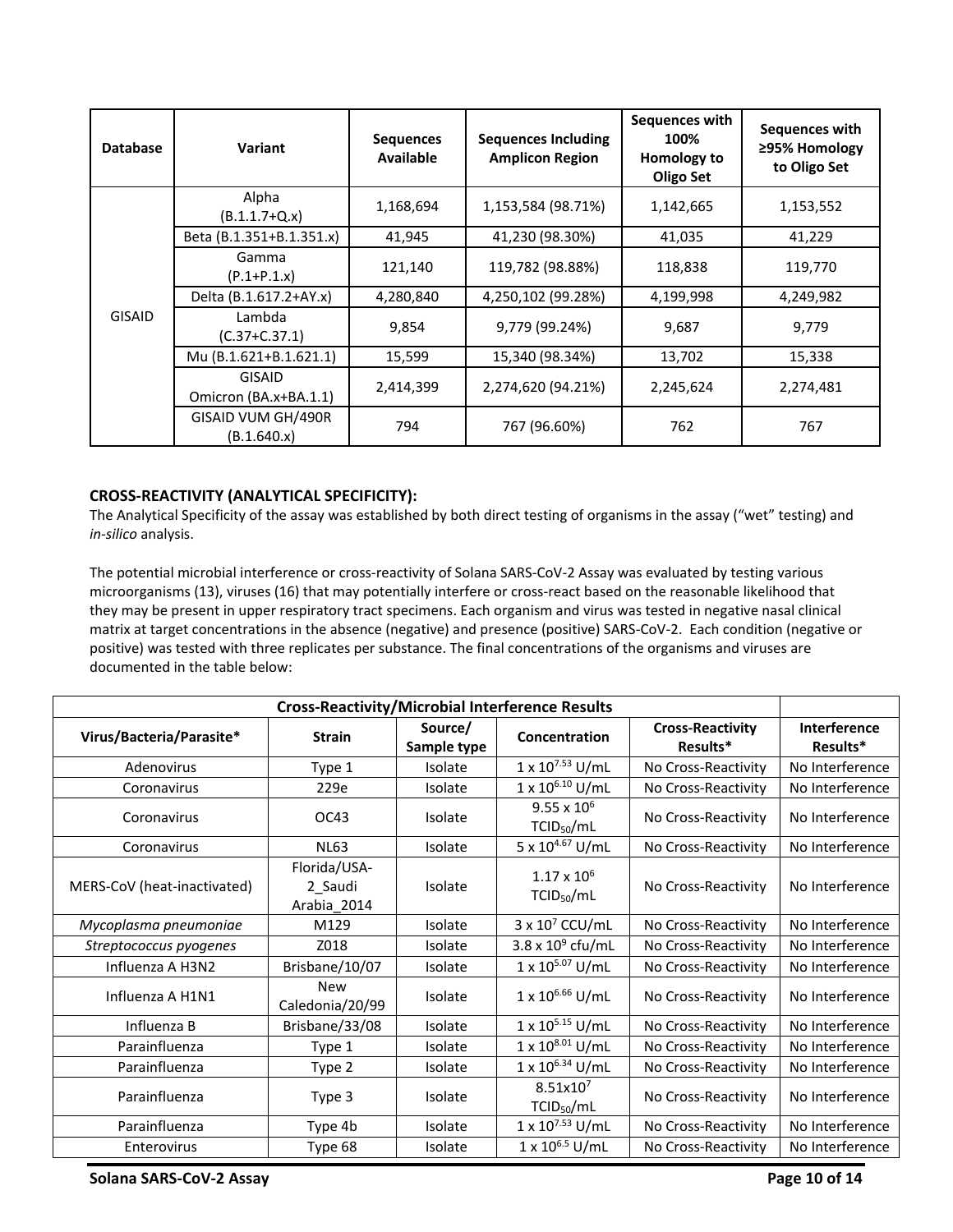| <b>Cross-Reactivity/Microbial Interference Results</b> |                               |                        |                                 |                                     |                                 |
|--------------------------------------------------------|-------------------------------|------------------------|---------------------------------|-------------------------------------|---------------------------------|
| Virus/Bacteria/Parasite*                               | <b>Strain</b>                 | Source/<br>Sample type | Concentration                   | <b>Cross-Reactivity</b><br>Results* | <b>Interference</b><br>Results* |
| Human Metapneumovirus                                  | A1 (IA10-s003)                | <b>Isolate</b>         | 1 x 10 <sup>5.55</sup> U/mL     | No Cross-Reactivity                 | No Interference                 |
| <b>Respiratory Syncytial Virus</b>                     | Type A (3/2015<br>Isolate #3) | Isolate                | $1 \times 10^{5.62}$ U/mL       | No Cross-Reactivity                 | No Interference                 |
| <b>Human Rhinovirus</b>                                | N/A                           | Inactivated<br>virus   | Not available                   | No Cross-Reactivity                 | No Interference                 |
| Chlamydophila pneumoniae                               | AR-39                         | <b>Isolate</b>         | $2.9 \times 10^7$ IFU/mL        | No Cross-Reactivity                 | No Interference                 |
| Haemophilus influenzae                                 | Type b; Eagan                 | Isolate                | 7.87 x 10 <sup>8</sup> cfu/mL   | No Cross-Reactivity                 | No Interference                 |
| Legionella pneumophila                                 | Philadelphia                  | Isolate                | 6.82 x $10^9$ cfu/mL            | No Cross-Reactivity                 | No Interference                 |
| Streptococcus pneumoniae                               | Z022; 19f                     | <b>Isolate</b>         | $2.26 \times 10^9$ cfu/mL       | No Cross-Reactivity                 | No Interference                 |
| Bordetella pertussis                                   | A639                          | Isolate                | 6.37 x $10^6$ cfu/mL            | No Cross-Reactivity                 | No Interference                 |
| Pneumocystis jirovecii-S.<br>cerevisiae Recombinant    | W303-Pji                      | Isolate                | $1.56 \times 10^8$ cfu/mL       | No Cross-Reactivity                 | No Interference                 |
| Mycobacterium tuberculosis                             | H37Ra-1                       | <b>Isolate</b>         | 6.86 x $10^7$ cfu/mL            | No Cross-Reactivity                 | No Interference                 |
| Streptococcus salivarius                               | Z127                          | Isolate                | $8.17 \times 10^8$ cfu/mL       | No Cross-Reactivity                 | No Interference                 |
| Staphylococcus epidermidis                             | MRSE; RP62A                   | <b>Isolate</b>         | $1.21 \times 10^{10}$<br>ctu/mL | No Cross-Reactivity                 | No Interference                 |
| Candida albicans                                       | Z006                          | <b>Isolate</b>         | 6.27 x $10^8$ cfu/mL            | No Cross-Reactivity                 | No Interference                 |
| Pseudomonas aeruginosa                                 | Z139: VIM-1                   | <b>Isolate</b>         | 7.48 x 10 <sup>8</sup> cfu/mL   | No Cross-Reactivity                 | No Interference                 |

Coronavirus HKU1 was not tested for cross-reactivity due to lack of availability. 19 specimens containing Coronavirus HKU1 were tested and all resulted as negative, additional cross-reactivity wet testing was not required.

\* Testing was performed in triplicate

The Solana SARS-CoV-2 Assay primers were analyzed against 32 organisms for *in silico* cross-reactivity. All organisms except SARS-1 were <80% conserved to both primers.

| Organism                          | # Sequences ≥80% Conserved to both Primers |
|-----------------------------------|--------------------------------------------|
| Adenovirus                        | 0                                          |
| Coronavirus (Seasonal)            | 0                                          |
| Enterovirus                       | 0                                          |
| Influenza A Virus                 | 0                                          |
| Influenza B Virus                 | 0                                          |
| Influenza C Virus                 | 0                                          |
| Human Metapneumovirus             | 0                                          |
| Human Parainfluenza Virus 1-4     | 0                                          |
| <b>Human Parechovirus</b>         | $\Omega$                                   |
| Human Respiratory Syncytial Virus | 0                                          |
| Rhinovirus                        | $\Omega$                                   |
| SARS-1                            | 227                                        |
| <b>Bacillus anthracis</b>         | 0                                          |
| Candida albicans                  | 0                                          |
| Chlamydia pneumoniae              | 0                                          |
| Chlamydia psittaci                | 0                                          |
| Corynebacterium diptheriae        | 0                                          |
| Coxiella burnetii                 | $\Omega$                                   |
| Haemophilus influenzae            | $\Omega$                                   |

#### **Homology Results of Solana® SARS-COV-2 Primers Against Cross-Reactants**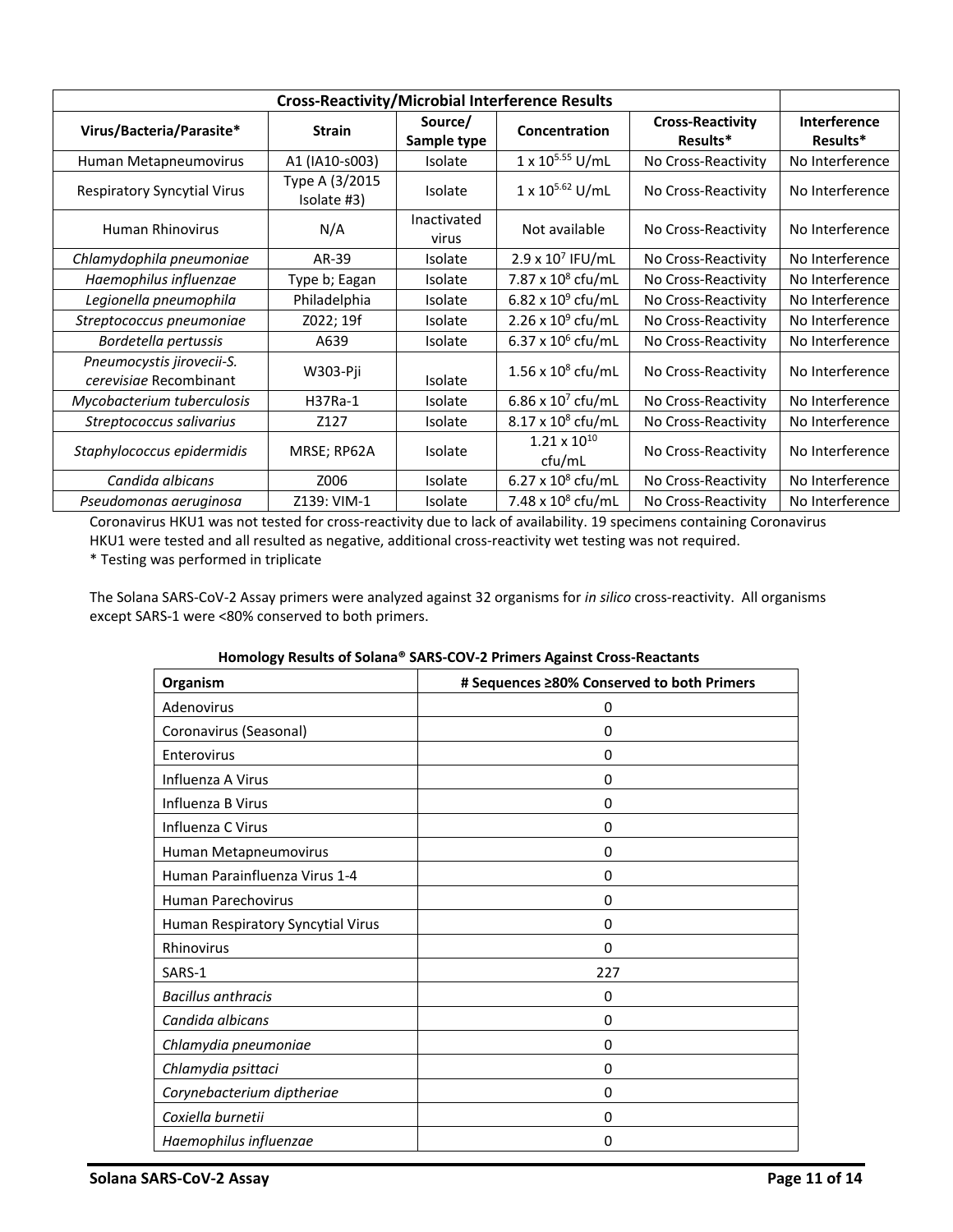| Organism                             | # Sequences ≥80% Conserved to both Primers |
|--------------------------------------|--------------------------------------------|
| Legionella                           | 0                                          |
| Leptospira                           | O                                          |
| Moraxella catarrhalis                | O                                          |
| Mycobacterium tuberculosis           | 0                                          |
| Mycoplasma pneumoniae                | O                                          |
| Neisseria elongata & N. meningitidis | O                                          |
| Pneumocystis jirovecii               | 0                                          |
| Pseudomonas aeruginosa               | 0                                          |
| Staphylococcus aureus                | 0                                          |
| Staphylococcus epidermidis           | 0                                          |
| Streptococcus pneumoniae             | 0                                          |
| Streptococcus pyogenes               | O                                          |
| Streptococcus salivarius             | Ω                                          |

#### <span id="page-11-0"></span>**INTERFERENCE SUBSTANCES STUDIES**

A study was performed to demonstrate that potentially interfering substances that may be found in the upper respiratory tract do not cross-react or interfere with the detection of SARS-CoV-2 in the Solana SARS-CoV-2 Assay. Fourteen (14) potential interfering substances in the concentrations listed below were tested in the absence or presence of SARS-CoV-2. None of these substances demonstrated cross-reactivity or interference.

| <b>Cross-Reactivity/Interference Results</b> |                                                  |                |                                     |                          |  |  |
|----------------------------------------------|--------------------------------------------------|----------------|-------------------------------------|--------------------------|--|--|
| <b>Interfering Substance</b>                 | <b>Active Ingredient</b>                         | Concentration  | <b>Cross-Reactivity</b><br>Results* | Interference<br>Results* |  |  |
| Afrin – nasal spray                          | Oxymetazoline                                    | 5%             | No Cross-Reactivity                 | No Interference          |  |  |
| Blood (human)                                | <b>Blood</b>                                     | 5%             | No Cross-Reactivity                 | No Interference          |  |  |
| Chloraseptic, Cepacol                        | Benzocaine, Menthol                              | $0.7$ g/mL     | No Cross-Reactivity                 | No Interference          |  |  |
| <b>Flonase</b>                               | <b>Fluticasone</b>                               | 5%             | No Cross-Reactivity                 | No Interference          |  |  |
| Halls Relief Cherry Flavor                   | Menthol                                          | $0.8$ g/mL     | No Cross-Reactivity                 | No Interference          |  |  |
| Nasocort Allergy 24 hour                     | Triamcinolone                                    | 5%             | No Cross-Reactivity                 | No Interference          |  |  |
| Neo-Synephrine                               | Phenylephrine<br>hydrochloride                   | 5%             | No Cross-Reactivity                 | No Interference          |  |  |
| Oseltamivir                                  | Oseltamivir                                      | $2.2 \mu g/mL$ | No Cross-Reactivity                 | No Interference          |  |  |
| Purified mucin protein                       | Mucin protein                                    | $2.5$ mg/mL    | No Cross-Reactivity                 | No Interference          |  |  |
| Rhinocort                                    | Budesonide<br>(Glucocorticoid)                   | 5%             | No Cross-Reactivity                 | No Interference          |  |  |
| Saline nasal spray                           | Saline                                           | 15%            | No Cross-Reactivity                 | No Interference          |  |  |
| Tobramycin                                   | Tobramycin                                       | $1.25$ mg/mL   | No Cross-Reactivity                 | No Interference          |  |  |
| Zanamivir                                    | Zanamivir                                        | 282.0 ng/mL    | No Cross-Reactivity                 | No Interference          |  |  |
| Zicam Cold Remedy                            | Galphimia glauca, Luffa<br>operculata, Sabadilla | 5%             | No Cross-Reactivity                 | No Interference          |  |  |

\* Testing was performed in triplicate.

## <span id="page-11-1"></span>CUSTOMER AND TECHNICAL SUPPORT

To place an order or for technical support, please contact a Quidel Representative at 800.874.1517 (toll-free in the U.S.) or 858.552.1100 (outside of U.S.), Monday through Friday, between 8:00 a.m. and 5:00 p.m., Eastern Time. Orders may also be placed by fax at 740.592.9820. For e-mail support contact: customerservice@quidel.com or

technicalsupport@quidel.com. For services outside the U.S., please contact your local distributor. Additional information about Quidel, our products, and our distributors can be found on our website quidel.com. Test system problems may also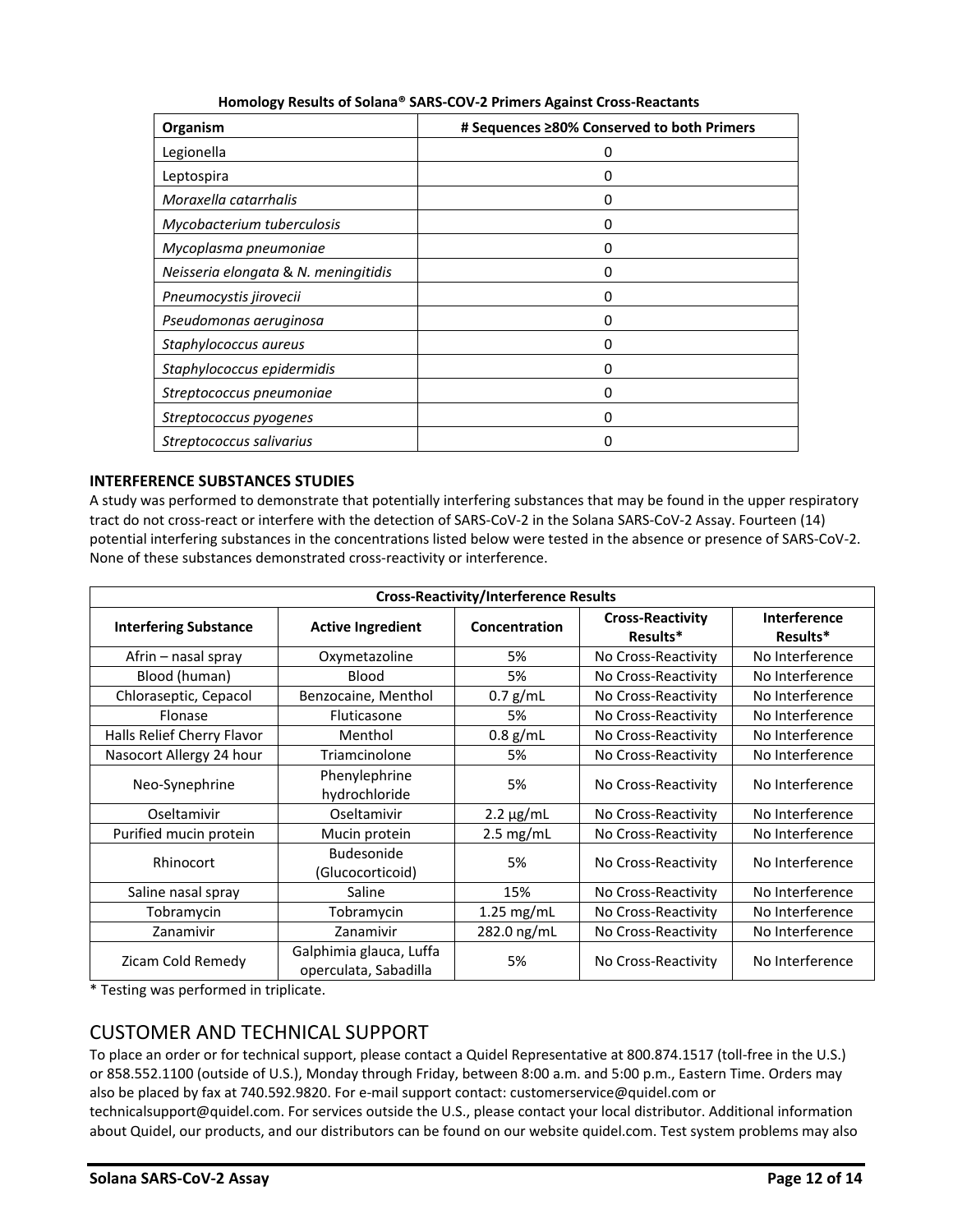be reported to the FDA through the MedWatch medical products reporting program (phone: 800.FDA.1088; fax: 800.FDA.0178; http://www.fda.gov/medwatch).

#### <span id="page-12-0"></span>INTELLECTUAL PROPERTY

Dye compounds in this product are sold under license from Biosearch Technologies, Inc. and are protected by U.S. and worldwide patents either issued or under application.

Quidel and Solana are registered trademarks of Quidel Corporation. Any other trademark contained in this document is the property of its respective owner and its use herein does not imply sponsorship or endorsement of any products or services.

#### <span id="page-12-1"></span>**REFERENCES**

- 1. https://www.who.int/publications/m/item/weekly-epidemiological-update---15-december-2020
- 2. Lauer, S.A., et. al. The incubation period of Coronavirus disease 2019 (COVID-19) from publicly reported confirmed cases: estimation and application, Ann Intern Med. 2020
- 3. [www.cdc.gov/coronavirus/2019-ncov/about/symptoms.html](http://www.cdc.gov/coronavirus/2019-ncov/about/symptoms.html)
- 4. Clinical and Laboratory Standards Institute. Viral Culture; Approved Guidelines. CLSI document M41-A [ISBN 1562386239] Clinical and Laboratory Standards Institute, 940 West Valley Road, Suite 1400, Wayne, Pennsylvania 19087-1898, USA 2006.

REF M312 – Solana SARS-CoV-2 Assay – 48-Test Kit





Quidel Corporation 2005 East State Street, Suite 100 Athens, OH 45701 USA quidel.com **PIM312100EN00 (05/22)**